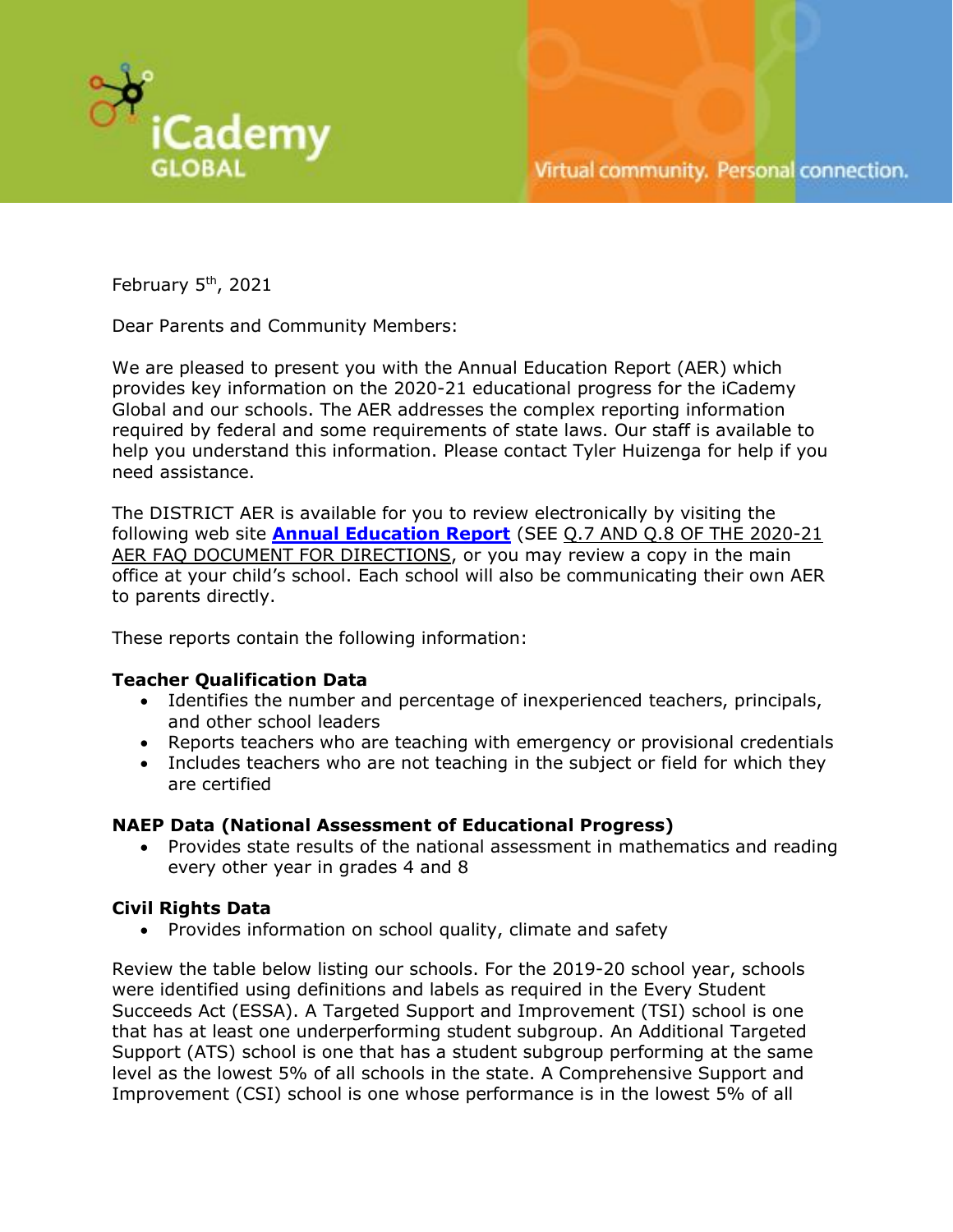schools in the state or has a graduation rate at or below 67%. Some schools are not identified with any of these labels. In these cases, no status label is given.

| <b>School Name</b> | <b>Status Label</b> | Key Initiative to<br><b>Accelerate Achievement</b> |
|--------------------|---------------------|----------------------------------------------------|
| iCademy Global     | CSI                 | <b>Engagement and Graduation</b><br>Rate           |
|                    |                     |                                                    |
|                    |                     |                                                    |

On behalf of the entire iCademy Global staff, we want to thank you for your continued partnership in growing these students!

Sincerely,

Tyler Huizenga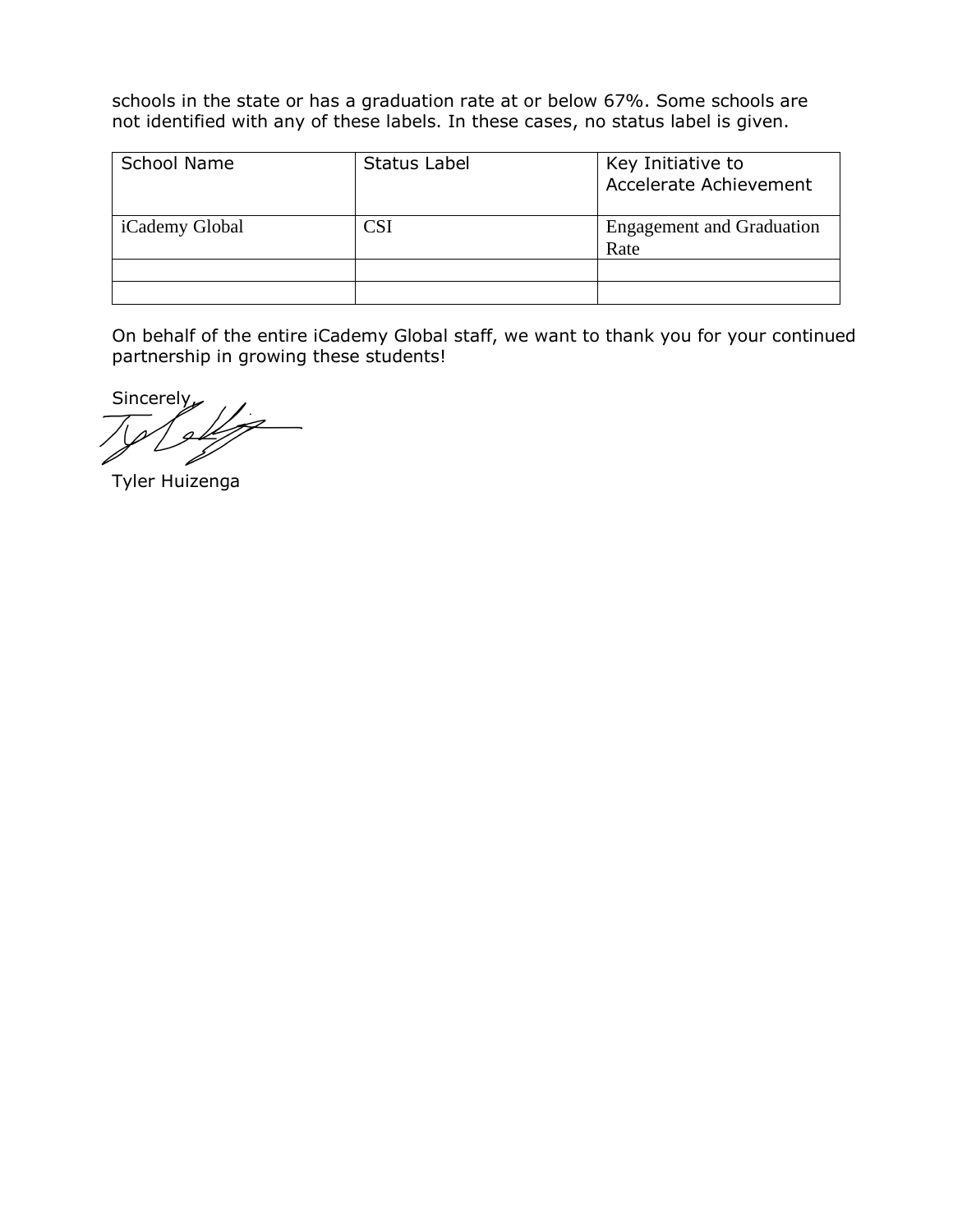

# **Annual Education Report ICademy Global (70909)**

### **High School Graduation: Four-Year Adjusted Cohort Rate**

| <b>Student Group</b>                 | <b>Baseline Data</b><br>(2016) | Most Recent<br><b>Results (2019)</b> | Interim Objective<br>(2020) | Interim Objective<br>(2022) | Long-Term Target<br>(2025) |
|--------------------------------------|--------------------------------|--------------------------------------|-----------------------------|-----------------------------|----------------------------|
| All Students                         | 79.79%                         | 57.89%                               | 86.30%                      | 89.56%                      | 94.44%                     |
| American Indian or<br>Alaska Native  | 70.88%                         | < 10                                 | 81.35%                      | 86.59%                      | 94.44%                     |
| <b>Black or African</b><br>American  | 67.31%                         | < 10                                 | 79.37%                      | 85.40%                      | 94.44%                     |
| Hispanic of Any Race                 | 72.07%                         | < 10                                 | 82.01%                      | 86.99%                      | 94.44%                     |
| White                                | 83.48%                         | 69.23%                               | 88.35%                      | 90.79%                      | 94.44%                     |
| Economically<br>Disadvantaged        | 67.48%                         | < 10                                 | 79.46%                      | 85.46%                      | 94.44%                     |
| Students With<br><b>Disabilities</b> | 57.12%                         | < 10                                 | 73.71%                      | 82.00%                      | 94.44%                     |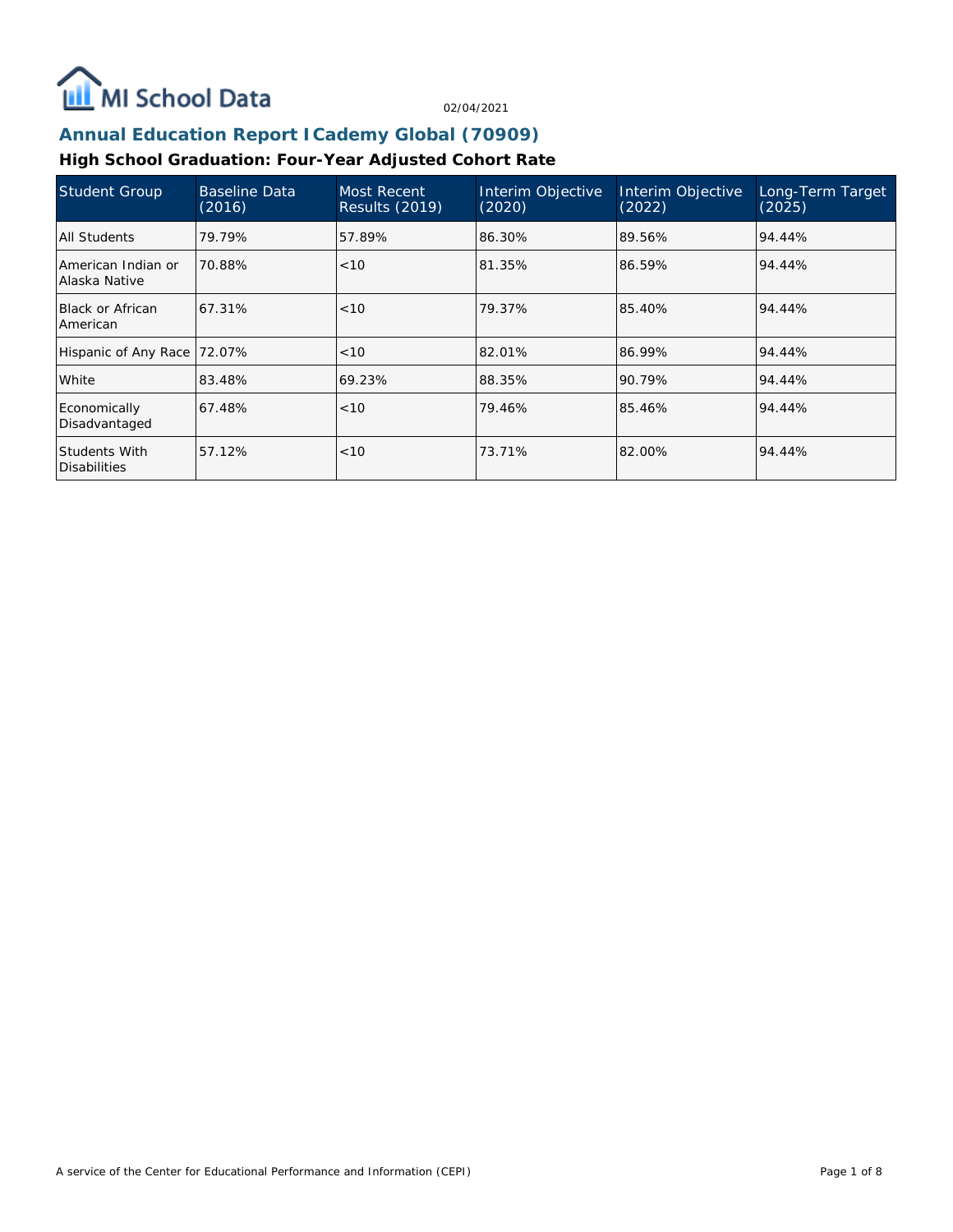

### **Annual Education Report ICademy Global (70909)**

### **Professional Qualifications of All Public Elementary and Secondary School Teachers**

|                                          | Other | B.A. | MA. | Ph.D. |
|------------------------------------------|-------|------|-----|-------|
| ICademy Global (70909) 0                 |       | ು    |     |       |
| $\vert$ ICademy Global (01405) $\vert$ 0 |       | ು    |     |       |

*Professional Qualifications are defined by the State and may include information such as the degrees of public school teachers (e.g., percentage of teachers with Bachelors Degrees or Masters Degrees) or the percentage of fully certified teachers*

#### **Inexperienced Teachers**

|                                  | <b>Total Number Number</b><br>of Staffing<br>Group | Inexperience | Percent<br>Inexperience | Count High-<br>Poverty<br><b>Schools</b> | Percent High- Count Low-<br>Poverty<br><b>Schools</b> | Poverty<br><b>Schools</b> | Percent Low-<br>Poverty<br>Schools |
|----------------------------------|----------------------------------------------------|--------------|-------------------------|------------------------------------------|-------------------------------------------------------|---------------------------|------------------------------------|
| ICademy<br>Global (70909)        | 13.20                                              | 6.00         | 45.5%                   | IN/A                                     | N/A                                                   | 6.00                      | 45.5%                              |
| <b>ICademy</b><br>Global (01405) | 13.20                                              | 6.00         | 45.5%                   | IN/A                                     | N/A                                                   | 6.00                      | 45.5%                              |

#### **Inexperienced Principals and Other School Leaders**

|                                  | <b>Total Number Number</b><br>of Staffing<br>Group | Inexperience<br>d | Percent<br>Inexperience | Count High-<br>Poverty<br><b>Schools</b> | Percent High- Count Low-<br>Poverty<br><b>Schools</b> | Poverty<br><b>Schools</b> | Percent Low-<br>Poverty<br>Schools |
|----------------------------------|----------------------------------------------------|-------------------|-------------------------|------------------------------------------|-------------------------------------------------------|---------------------------|------------------------------------|
| ICademy<br>Global (70909)        | 1.25                                               | 0.85              | 68.0%                   | IN/A                                     | N/A                                                   | 0.85                      | 68.0%                              |
| <b>ICademy</b><br>Global (01405) | 0.65                                               | 0.25              | 38.5%                   | IN/A                                     | N/A                                                   | 0.25                      | 38.5%                              |

#### **Teacher Emergency or Provisional Credentials**

|                                  | of Teachers | Total Number Number with Percent with<br>Emergency or Emergency or Poverty<br>Provisional<br><b>Credentials</b> | Provisional<br><b>Credentials</b> | Count High-<br><b>Schools</b> | Percent High- Count Low-<br>Poverty<br><b>Schools</b> | Poverty<br>Schools | Percent Low-<br>Poverty<br><b>Schools</b> |
|----------------------------------|-------------|-----------------------------------------------------------------------------------------------------------------|-----------------------------------|-------------------------------|-------------------------------------------------------|--------------------|-------------------------------------------|
| ICademy<br>Global (70909)        | 13.20       | 0.00                                                                                                            | $0.0\%$                           | IN/A                          | N/A                                                   | 0.00               | $0.0\%$                                   |
| <b>ICademy</b><br>Global (01405) | 13.20       | 0.00                                                                                                            | $0.0\%$                           | IN/A                          | N/A                                                   | 0.00               | 0.0%                                      |

#### **Out-of-Field Teachers**

|                           | Total Number Number of<br>of Teachers | Out-of-Field<br>Teachers | Percent of<br>Out-of-Field<br>Teachers | Count High-<br>Poverty<br>Schools | Percent High- Count Low-<br>Poverty<br><b>Schools</b> | Poverty<br><b>Schools</b> | <b>Percent Low-</b><br>Poverty<br><b>Schools</b> |
|---------------------------|---------------------------------------|--------------------------|----------------------------------------|-----------------------------------|-------------------------------------------------------|---------------------------|--------------------------------------------------|
| ICademy<br>Global (70909) | 13.20                                 | 2.10                     | 15.9%                                  | IN/A                              | N/A                                                   | 2.10                      | 15.9%                                            |
| ICademy<br>Global (01405) | 13.20                                 | 2.10                     | 15.9%                                  | IN/A                              | N/A                                                   | 2.10                      | 15.9%                                            |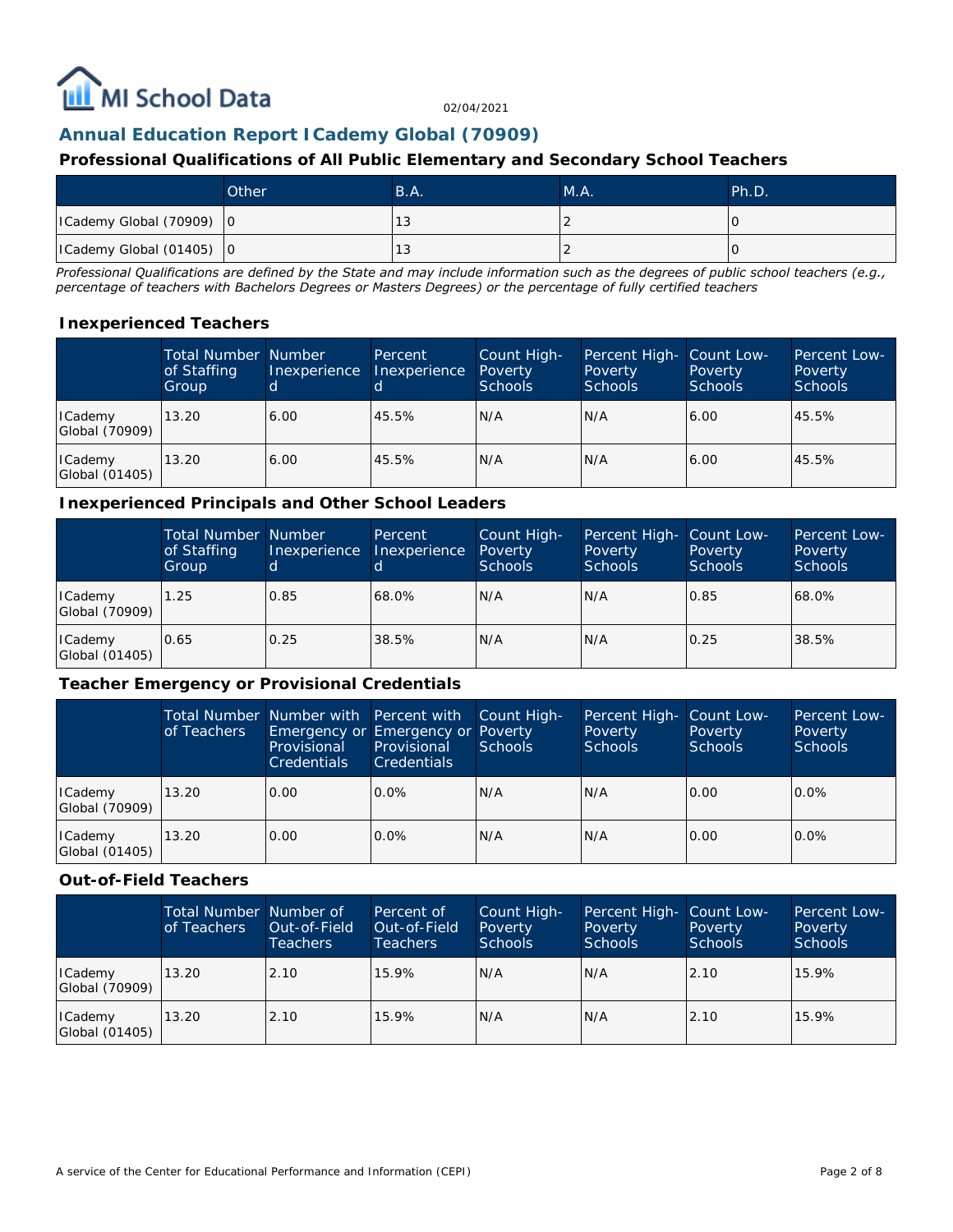

## **Annual Education Report ICademy Global (70909)**

### **NAEP Grade 4 Math**

|                                                                                                                                                                                                    | Percent of<br><b>Students</b>              | Percent below<br><b>Basic</b>           | <b>Percent Basic</b>                                   | Percent Proficient                                    | Percent Advanced      |
|----------------------------------------------------------------------------------------------------------------------------------------------------------------------------------------------------|--------------------------------------------|-----------------------------------------|--------------------------------------------------------|-------------------------------------------------------|-----------------------|
| <b>All Students</b>                                                                                                                                                                                | 100                                        | 24                                      | 41                                                     | 29                                                    | 7                     |
| Male<br>Female                                                                                                                                                                                     | 51<br>49                                   | 22<br>25                                | 40<br>42                                               | 30<br>28                                              | 8<br>5                |
| National Lunch<br>Program Eligibility<br>Eligible<br>Not Eligible<br>Info not available                                                                                                            | 51<br>49<br>$\ddagger$                     | 36<br>12<br>$\ddagger$                  | 44<br>37<br>$\ddagger$                                 | 18<br>40<br>$\ddagger$                                | 2<br>11<br>$\ddagger$ |
| Race/Ethnicity<br>White<br><b>Black or African</b><br>American<br>Hispanic<br>Asian<br>American Indian or<br>Alaska Native<br>Native Hawaiian or<br>Other Pacific<br>Islander<br>Two or More Races | 65<br>17<br>9<br>3<br>‡<br>$\ddagger$<br>5 | 15<br>51<br>34<br>9<br>$\ddagger$<br>29 | 41<br>39<br>45<br>32<br>$\ddagger$<br>$\ddagger$<br>42 | 36<br>9<br>17<br>37<br>$\ddagger$<br>$\ddagger$<br>22 | 8<br>4<br>22<br>ŧ     |
| Student classified as<br>having a disability<br><b>SD</b><br>Not SD                                                                                                                                | 11<br>89                                   | 60<br>19                                | 29<br>42                                               | 10<br>31                                              |                       |
| Student is an English<br>Language Learner<br><b>ELL</b><br>Not ELL                                                                                                                                 | 10<br>90                                   | 37<br>22                                | 46<br>40                                               | 14<br>31                                              | 2                     |

*‡ Reporting Standards not met. Note: Observed differences are not necessarily statistically significant. Detail may not sum to total because of rounding. SOURCE: U.S. Department of Education. Institute for Education Sciences. National Center for Education Statistics. National Assessment of Educational Progress (NAEP) 2019 Mathematics Achievement.*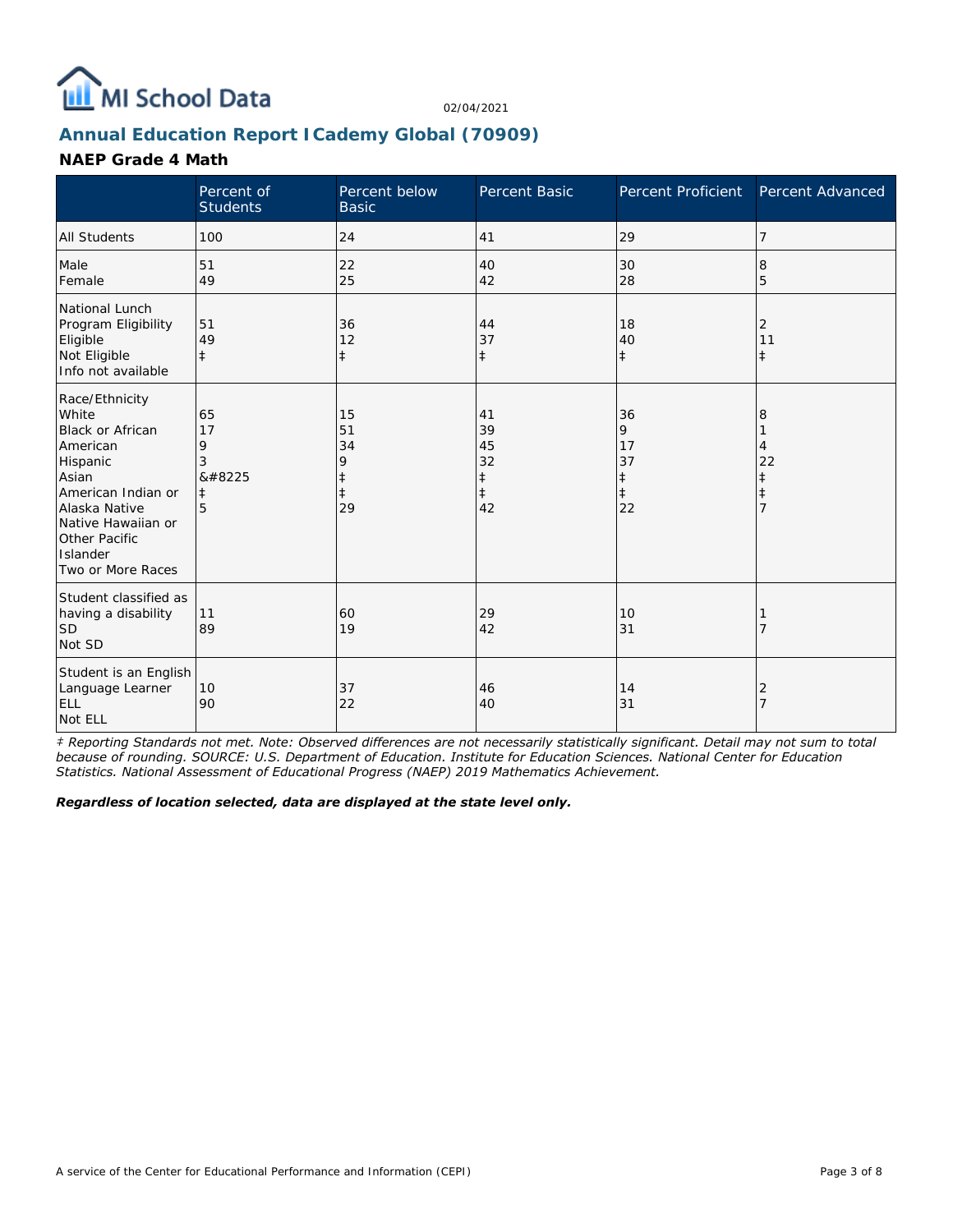

## **Annual Education Report ICademy Global (70909)**

### **NAEP Grade 8 Math**

|                                                                                                                                                                                                    | Percent of<br><b>Students</b>         | Percent below<br><b>Basic</b>            | Percent Basic                                          | Percent Proficient                                    | Percent Advanced                     |
|----------------------------------------------------------------------------------------------------------------------------------------------------------------------------------------------------|---------------------------------------|------------------------------------------|--------------------------------------------------------|-------------------------------------------------------|--------------------------------------|
| <b>All Students</b>                                                                                                                                                                                | 32                                    | 68                                       | 31                                                     | 9                                                     |                                      |
| Male<br>Female                                                                                                                                                                                     | 51<br>49                              | 33<br>31                                 | 67<br>69                                               | 31<br>31                                              | 10<br>$\overline{7}$                 |
| National Lunch<br>Program Eligibility<br>Eligible<br>Not Eligible<br>Info not available                                                                                                            | 4<br>55<br>$\ddagger$                 | 48<br>19<br>$\ddagger$                   | 52<br>81<br>$\ddagger$                                 | 16<br>43<br>$\ddagger$                                | 3<br>13<br>$\ddagger$                |
| Race/Ethnicity<br>White<br><b>Black or African</b><br>American<br>Hispanic<br>Asian<br>American Indian or<br>Alaska Native<br>Native Hawaiian or<br>Other Pacific<br>Islander<br>Two or More Races | 70<br>15<br>8<br>3<br>$\ddagger$<br>4 | 25<br>64<br>41<br>14<br>$\ddagger$<br>39 | 75<br>36<br>59<br>86<br>$\ddagger$<br>$\ddagger$<br>61 | 37<br>9<br>16<br>52<br>$\ddagger$<br>$\ddagger$<br>24 | 11<br>$\overline{2}$<br>21<br>⇟<br>4 |
| Student classified as<br>having a disability<br><b>SD</b><br>Not SD                                                                                                                                | 10<br>90                              | 75<br>27                                 | 25<br>73                                               | 5<br>34                                               | 0<br>9                               |
| Student is an English<br>Language Learner<br><b>ELL</b><br>Not ELL                                                                                                                                 | 6<br>94                               | 60<br>30                                 | 40<br>70                                               | 8<br>32                                               | 9                                    |

*‡ Reporting Standards not met. NOTE: Observed differences are not necessarily statistically significant. Detail may not sum to total because of rounding. SOURCE: U.S. Department of Education. Institute for Education Sciences. National Center for Education Statistics. National Assessment of Educational Progress (NAEP) 2019 Mathematics Achievement.*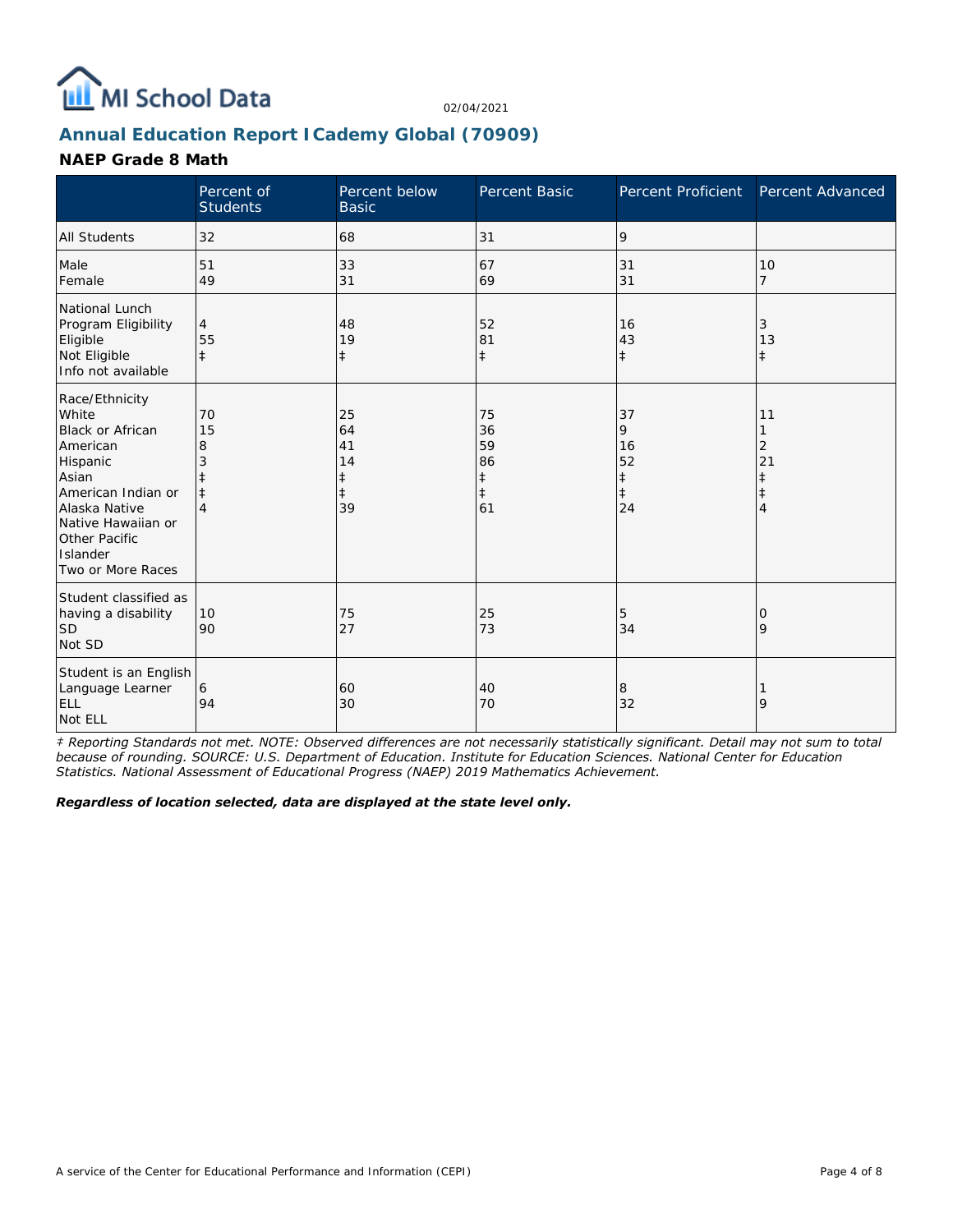

## **Annual Education Report ICademy Global (70909)**

### **NAEP Grade 4 Reading**

|                                                                                                                                                                                                    | Percent of<br><b>Students</b> | Percent below<br><b>Basic</b>                          | Percent Basic                                          | Percent Proficient                                     | Percent Advanced                         |
|----------------------------------------------------------------------------------------------------------------------------------------------------------------------------------------------------|-------------------------------|--------------------------------------------------------|--------------------------------------------------------|--------------------------------------------------------|------------------------------------------|
| <b>All Students</b>                                                                                                                                                                                | 100                           | 36                                                     | 64                                                     | 32                                                     | 7                                        |
| Male<br>Female                                                                                                                                                                                     | 51<br>49                      | 40<br>32                                               | 60<br>68                                               | 28<br>36                                               | 6<br>9                                   |
| National Lunch<br>Program Eligibility<br>Eligible<br>Not Eligible<br>Info not available                                                                                                            | 53<br>47<br>$\pm$             | 49<br>21<br>$\ddagger$                                 | 51<br>79<br>$\ddagger$                                 | 20<br>45<br>$\ddagger$                                 | 3<br>13<br>$\pm$                         |
| Race/Ethnicity<br>White<br><b>Black or African</b><br>American<br>Hispanic<br>Asian<br>American Indian or<br>Alaska Native<br>Native Hawaiian or<br>Other Pacific<br>Islander<br>Two or More Races | 65<br>18<br>9<br>$\ddagger$   | 29<br>58<br>50<br>18<br>$\ddagger$<br>$\ddagger$<br>33 | 71<br>42<br>50<br>82<br>$\ddagger$<br>$\ddagger$<br>67 | 37<br>15<br>18<br>44<br>$\ddagger$<br>$\ddagger$<br>35 | 9<br>2<br>$\overline{2}$<br>15<br>⇟<br>8 |
| Student classified as<br>having a disability<br><b>SD</b><br>Not SD                                                                                                                                | 10<br>90                      | 74<br>31                                               | 26<br>69                                               | 10<br>34                                               | 8                                        |
| Student is an English<br>Language Learner<br><b>ELL</b><br>Not ELL                                                                                                                                 | 11<br>89                      | 57<br>33                                               | 43<br>67                                               | 14<br>34                                               | 3<br>8                                   |

*# Rounds to zero*

*‡ Reporting Standards not met. NOTE: Observed differences are not necessarily statistically significant. Detail may not sum to total because of rounding. SOURCE: U.S. Department of Education, Institute of Education Sciences, National Center for Education Statistics, National Assessment of Educational Progress (NAEP), 2019 Reading Assessment.*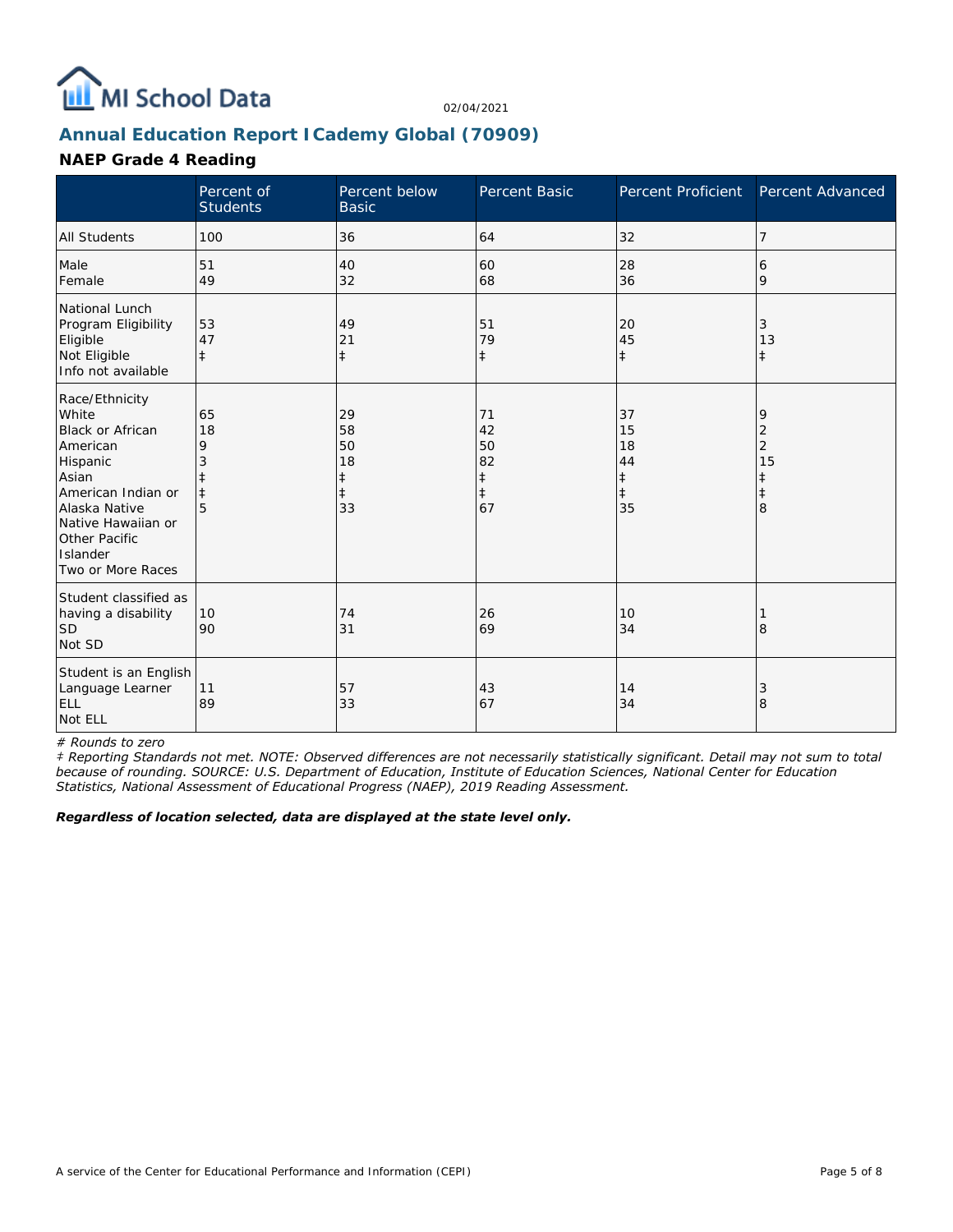

## **Annual Education Report ICademy Global (70909)**

### **NAEP Grade 8 Reading**

|                                                                                                                                                                                   | Percent of<br><b>Students</b> | Percent below<br><b>Basic</b>                          | Percent Basic                                          | Percent Proficient                                     | Percent Advanced |
|-----------------------------------------------------------------------------------------------------------------------------------------------------------------------------------|-------------------------------|--------------------------------------------------------|--------------------------------------------------------|--------------------------------------------------------|------------------|
| <b>All Students</b>                                                                                                                                                               | 100                           | 27                                                     | 73                                                     | 31                                                     | 3                |
| Male<br>Female                                                                                                                                                                    | 51<br>49                      | 32<br>21                                               | 68<br>79                                               | 26<br>37                                               | 2<br>3           |
| National Lunch<br>Program Eligibility<br>Eligible<br>Not Eligible<br>Info not available                                                                                           | 47<br>52<br>$\pm$             | 39<br>15<br>$\ddagger$                                 | 61<br>85<br>$\ddagger$                                 | 19<br>43<br>$\ddagger$                                 | ŧ                |
| Race/Ethnicity<br>White<br>Black or Afican<br>American<br>Hispanic<br>Asian/Native<br>Hawaiian or Pacific<br>Islander<br>American Indian or<br>Alaska Native<br>Two or More Races | 70<br>15<br>8<br>$\pm$        | 22<br>48<br>36<br>14<br>$\ddagger$<br>$\ddagger$<br>23 | 78<br>52<br>64<br>86<br>$\ddagger$<br>$\ddagger$<br>77 | 35<br>12<br>22<br>56<br>$\ddagger$<br>$\ddagger$<br>40 | 3<br>ი<br>6<br>5 |
| Student classified as<br>having a disability<br>SD<br>Not SD                                                                                                                      | 11<br>89                      | 71<br>21                                               | 29<br>79                                               | 5<br>35                                                | 0<br>3           |
| Student is an English<br>Language Learner<br><b>ELL</b><br>Not ELL                                                                                                                | 6<br>94                       | 57<br>25                                               | 43<br>75                                               | 6<br>33                                                | 0<br>3           |

*# Rounds to zero*

*‡ Reporting Standards not met. NOTE: Observed differences are not necessarily statistically significant. Detail may not sum to total because of rounding. SOURCE: U.S. Department of Education, Institute of Education Sciences, National Center for Education Statistics, National Assessment of Educational Progress (NAEP), 2019 Reading Assessment.*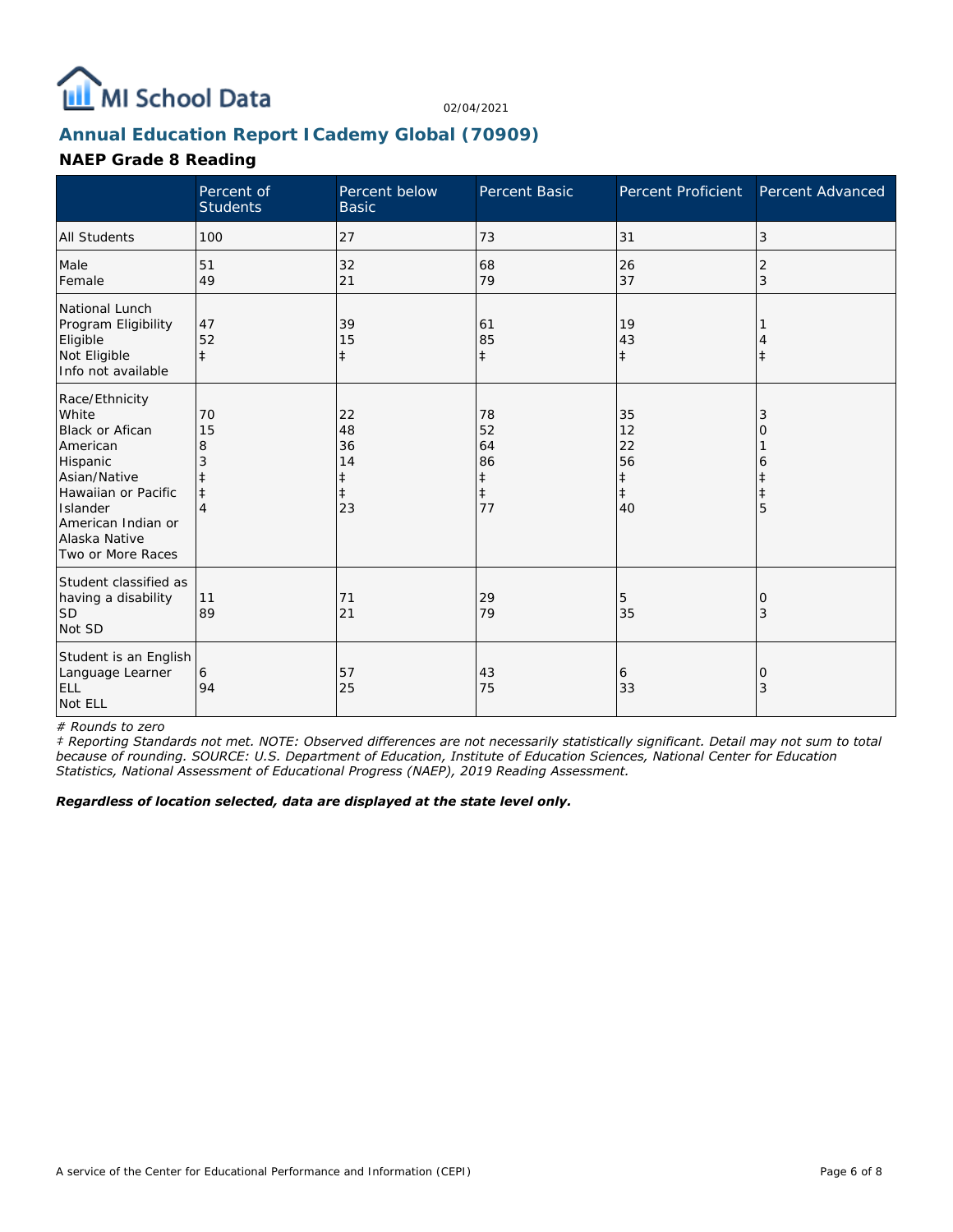

### **Annual Education Report ICademy Global (70909)**

### **NAEP Participation Data**

| Grade | Subject | Participation Rate Standard Error<br>for Students with<br><b>Disabilities</b> |      | Participation Rate Standard Error<br>for Limited English<br><b>Proficient Students</b> |      |
|-------|---------|-------------------------------------------------------------------------------|------|----------------------------------------------------------------------------------------|------|
| 4     | Math    | 86.9                                                                          | 2.25 | -97                                                                                    | 0.97 |
|       | Reading | 85.4                                                                          | 2.57 | 98                                                                                     | 1.04 |
| 18    | Math    | 81.9                                                                          | 2.48 | 95                                                                                     | 1.79 |
|       | Reading | 83.3                                                                          | 2.41 | 191                                                                                    | 3.97 |

*The National Assessment of Educational Progress (NAEP) is periodically administered by the U.S. Department of Education based on assessments administered to samples of students in each state. Federal regulations require the display of state level NAEP data on the Annual Education Report. These data represent the performance of the most recent sample of Michigan students on the NAEP.*